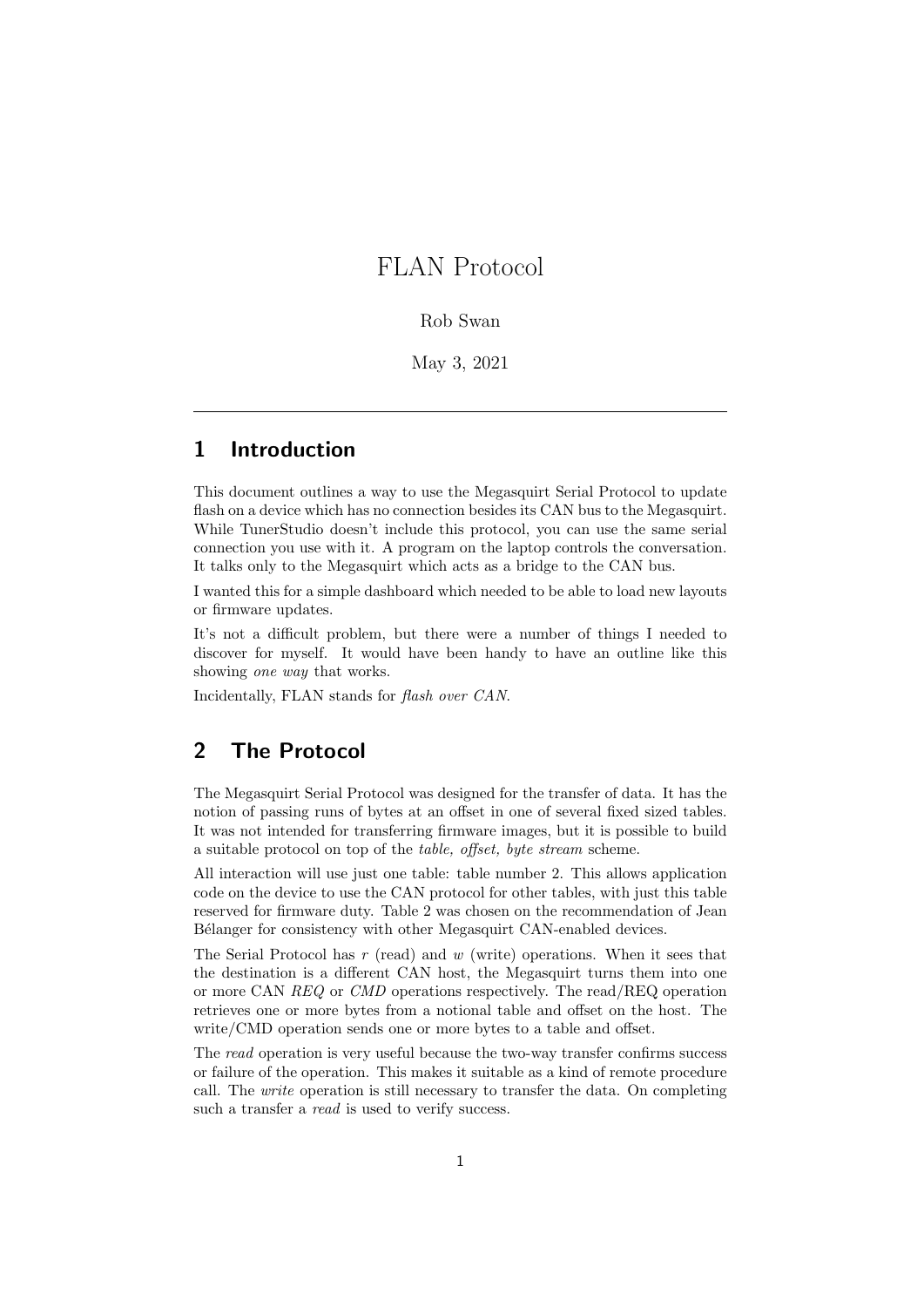Here are the operations:

| $\rm Code$  | Serial                  | CAN                     | Device Action                     |
|-------------|-------------------------|-------------------------|-----------------------------------|
| START       | r C 2 0x200 1           | 2 0x200 1<br>REO        | Enter stand alone flasher         |
| <b>END</b>  | r C 2 0x201 1           | REO 2 0x201 1           | Exit stand alone flasher;         |
|             |                         |                         | reboot                            |
| ERASE       | 2 0x202 1<br>r C        | 2 0x202 1<br><b>REO</b> | Erase current page                |
| SUM         | r C 2 0x203 5           | REO 2 0x203 5           | return success code, 16-bit       |
|             |                         |                         | checksum, 16-bit number           |
|             |                         |                         | of bytes written since last       |
|             |                         |                         | SUM operation                     |
| FLUSH       | r C 2 0x204 1           | REO 2 0x204 1           | flush buffered data, burn-        |
|             |                         |                         | ing it to flash. Return           |
|             |                         |                         | success or fail if this op-       |
|             |                         |                         | eration or any preceding          |
|             |                         |                         | writes were invalid.              |
| <b>READ</b> | $r \ c \ 2 \ off \ len$ | $REQ$ 2 off len         | return len bytes at off-          |
|             |                         |                         | set <i>off</i> from current flash |
|             |                         |                         | page.                             |
| PAGE        | $r C 2 0x400 + p 1$     | REQ 2 $0x400 + p1$      | Set current page to $p$           |
| DATA        | w $C$ 2 off len         | CMD 2 off $len$         | Write <i>len</i> bytes of data to |
|             |                         |                         | current page at offset off        |

The device's memory is divided into pages of up to 512 bytes each. It is up to the device how it chooses to define these pages. At a minimum, a page is the smallest erasable chunk of flash memory. PAGE sets the current page on the device. If that page is invalid, the device should return a failure code. No other operation will succeed if a page has not been set.

Page numbers can be anything from 0 to 511, allowing up to 256k of flash to be addressed. Further extension wouldn't be too hard, for example you could continue to use table 2 for control, and use the whole of table 3 just for page numbers.

Typically ERASE will be performed immediately after PAGE, then one or more DATA commands will transfer data to the device. Flash memory is usually slow to write and the Megasquirt turns these DATA commands into many 8-byte transfers which happen quickly. So the device is safest to store the bytes in a RAM buffer.

Once a suitable number of bytes have been transferred (say 64, or 256, or 512), FLUSH is called to commit the remote buffer to flash and return a success/fail code.

Comparing the result of SUM with a locally evaluated checksum of the current page will confirm successful transfer.

DATA is the only *write* operation. All the other operations are encoded as special *read* requests. These requests are differentiated using special values for the offset.

The READ operation is not necessary for writing flash, but allows the existing contents of memory to be downloaded in a similar process of setting the page